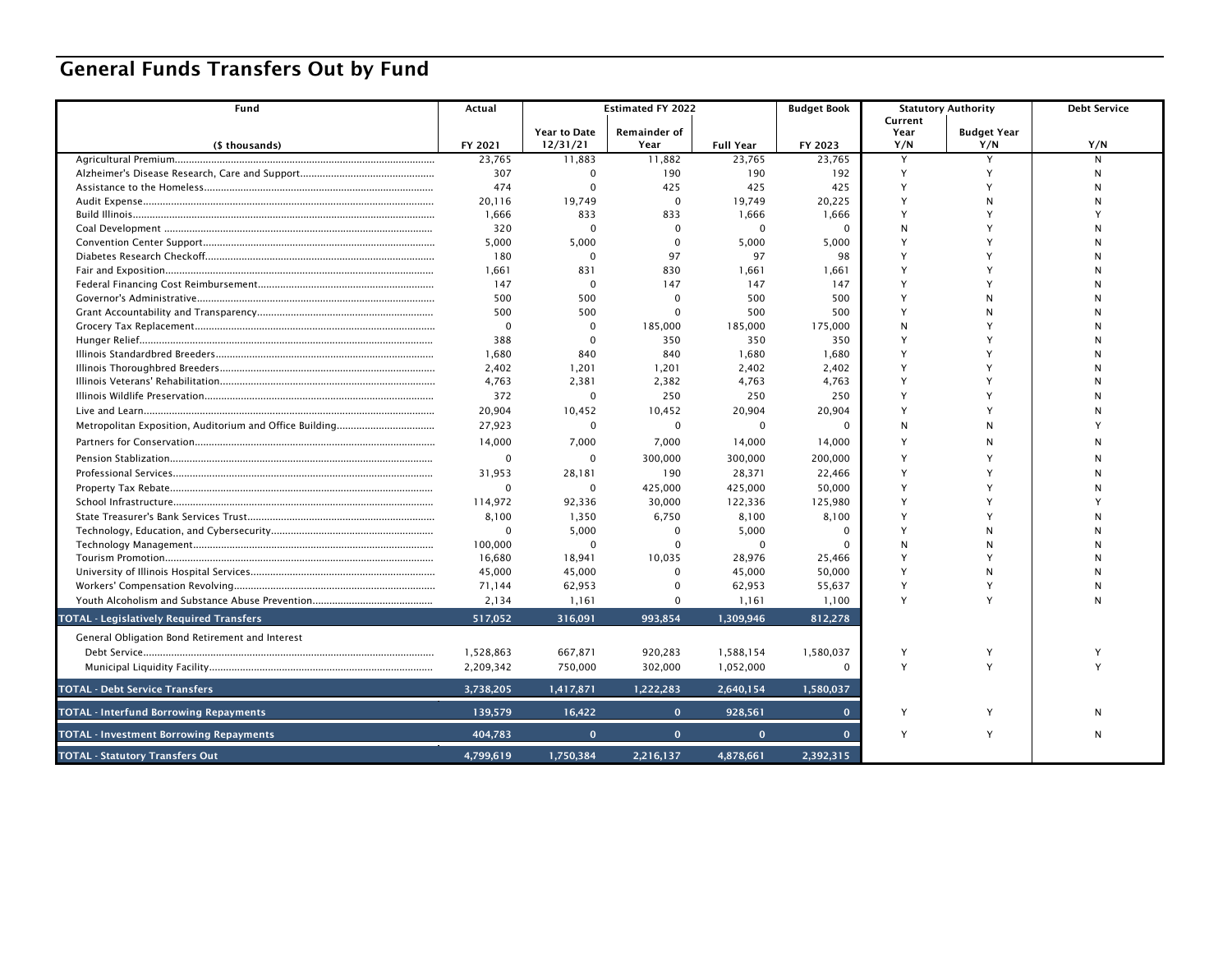## General Funds Transfers Out by Fund

(\$ thousands)

| Fund                                               | <b>Statutory Citation</b>                   | <b>Description</b>                                                                                                                                                                                                                                                                                                                                                  | <b>FY22 Estimated</b> |            |              | <b>FY23 Projected</b> |
|----------------------------------------------------|---------------------------------------------|---------------------------------------------------------------------------------------------------------------------------------------------------------------------------------------------------------------------------------------------------------------------------------------------------------------------------------------------------------------------|-----------------------|------------|--------------|-----------------------|
| Agricultural Premium                               | 30 ILCS 105/8q (d)<br>30 ILCS 105/8.25e (a) | Amount pursuant to Section 28.1 (d) of the Horse Racing Act of 1975.                                                                                                                                                                                                                                                                                                | <sup>\$</sup>         | 23,765 \$  |              | 23,765                |
| Alzheimer's Disease Research 1                     | 410 ILCS 410/2                              | Income tax check-off fund. This fund is not subject to the \$100,000<br>contribution minimum required to keep most check-off funds on Schedule G.                                                                                                                                                                                                                   | s.                    | 190        | - \$         | 192                   |
| Assistance to the Homeless <sup>1</sup>            | 35 ILCS 5/516<br>35 ILCS 5/510              | Income tax check-off fund.                                                                                                                                                                                                                                                                                                                                          | $\sqrt{2}$            | $425$ \$   |              | 425                   |
| Audit Expense *                                    | 30 ILCS 105/6z-27                           | Transfers are to reimburse the Auditor General for expenses incurred in<br>performing audits.                                                                                                                                                                                                                                                                       | \$                    | 19,749 \$  |              | 20,225                |
| <b>Build Illinois</b>                              | 30 ILCS 105/8q (d)<br>30 ILCS 105/8.25e (a) | This transfer represents former pari-mutuel tax deposits and replacement<br>transfers, equivalent to the total dollars received in FY 1986, pursuant to<br>Section 28.1 (d) of the Horse Racing Act of 1975.                                                                                                                                                        | \$                    | $1,666$ \$ |              | 1,666                 |
| <b>Convention Center Support</b>                   | 70 ILCS 210/5 (I-5)                         | Specific dollar amount set in statute to be used by the Village of Rosemont for \$<br>the convention center.                                                                                                                                                                                                                                                        |                       | $5,000$ \$ |              | 5,000                 |
| Diabetes Research Checkoff <sup>1</sup>            | 35 ILCS 5/509 (c)<br>35 ILCS 5/510          | Income tax check-off fund. This fund is not subject to the \$100,000<br>contribution minimum required to keep most check-off funds on Schedule G.                                                                                                                                                                                                                   | \$                    | 97S        |              | 98                    |
| Fair and Exposition                                | 30 ILCS 105/8q (d)<br>30 ILCS 105/8.25e (a) | Amount pursuant to Section 28.1 (d) of the Horse Racing Act of 1975.                                                                                                                                                                                                                                                                                                | \$                    | $1,661$ \$ |              | 1,661                 |
| Federal Financing Cost Reimbursement               | 30 ILCS 105/6z-39                           | GRF share of the state's Cash Management Improvement Act of 1990 interest<br>liability to the federal government.<br>FY 2022: Equal to the actual gross liability of \$146,684 incurred by the Illinois<br>State Board of Education during FY 2021, as reported to federal government in<br>December of 2021.<br>FY 2023: Estimated at \$146,684, equal to FY 2022. | -\$                   | 147S       |              | 147                   |
| Governor's Administrative <sup>2</sup>             | 30 ILCS 105/8q-1                            | This transfer provides working capital for the Governor's Office.                                                                                                                                                                                                                                                                                                   | \$                    | 500        | - \$         | 500                   |
| Grant Accountability and Transparency <sup>2</sup> | 30 ILCS 105/8q-1                            | This transfer provides working capital for GOMB's Grant Accountability and<br>Transparency Unit.                                                                                                                                                                                                                                                                    | \$                    | 500        | $\mathsf{s}$ | 500                   |
| Grocery Tax Replacement <sup>2</sup>               |                                             | Proposed transfers to replace the loss in tax receipts to local governments<br>that are the result of the recommended one-year freeze on the food portion of<br>the one percent Food and Drug sales tax.                                                                                                                                                            | 185,000 \$<br>\$      |            |              | 175,000               |
| Hunger Relief <sup>1</sup>                         | 35 ILCS 5/507III<br>35 ILCS 5/510           | Income tax check-off transfer established for taxable years ending on or after \$<br>December 31, 2018.                                                                                                                                                                                                                                                             |                       | 350S       |              | 350                   |
| Illinois Standardbred Breeders                     | 30 ILCS 105/8g (d)<br>30 ILCS 105/8.25e (a) | Amount pursuant to Section 28.1 (d) of the Horse Racing Act of 1975.                                                                                                                                                                                                                                                                                                | \$                    | $1,680$ \$ |              | 1,680                 |
| Illinois Thoroughbred Breeders                     | 30 ILCS 105/8g (d)<br>30 ILCS 105/8.25e (a) | Amount pursuant to Section 28.1 (d) of the Horse Racing Act of 1975.                                                                                                                                                                                                                                                                                                | \$                    | $2,402$ \$ |              | 2,402                 |
| Illinois Veterans' Rehabilitation                  | 30 ILCS 105/8q (d)<br>30 ILCS 105/8.25e (a) | Amount pursuant to Section 28.1 (d) of the Horse Racing Act of 1975.                                                                                                                                                                                                                                                                                                | \$                    | 4,763 \$   |              | 4,763                 |
| Illinois Wildlife Preservation 1                   | 30 ILCS 155/4 (a)                           | Income tax check-off fund.                                                                                                                                                                                                                                                                                                                                          | \$                    | 250S       |              | 250                   |